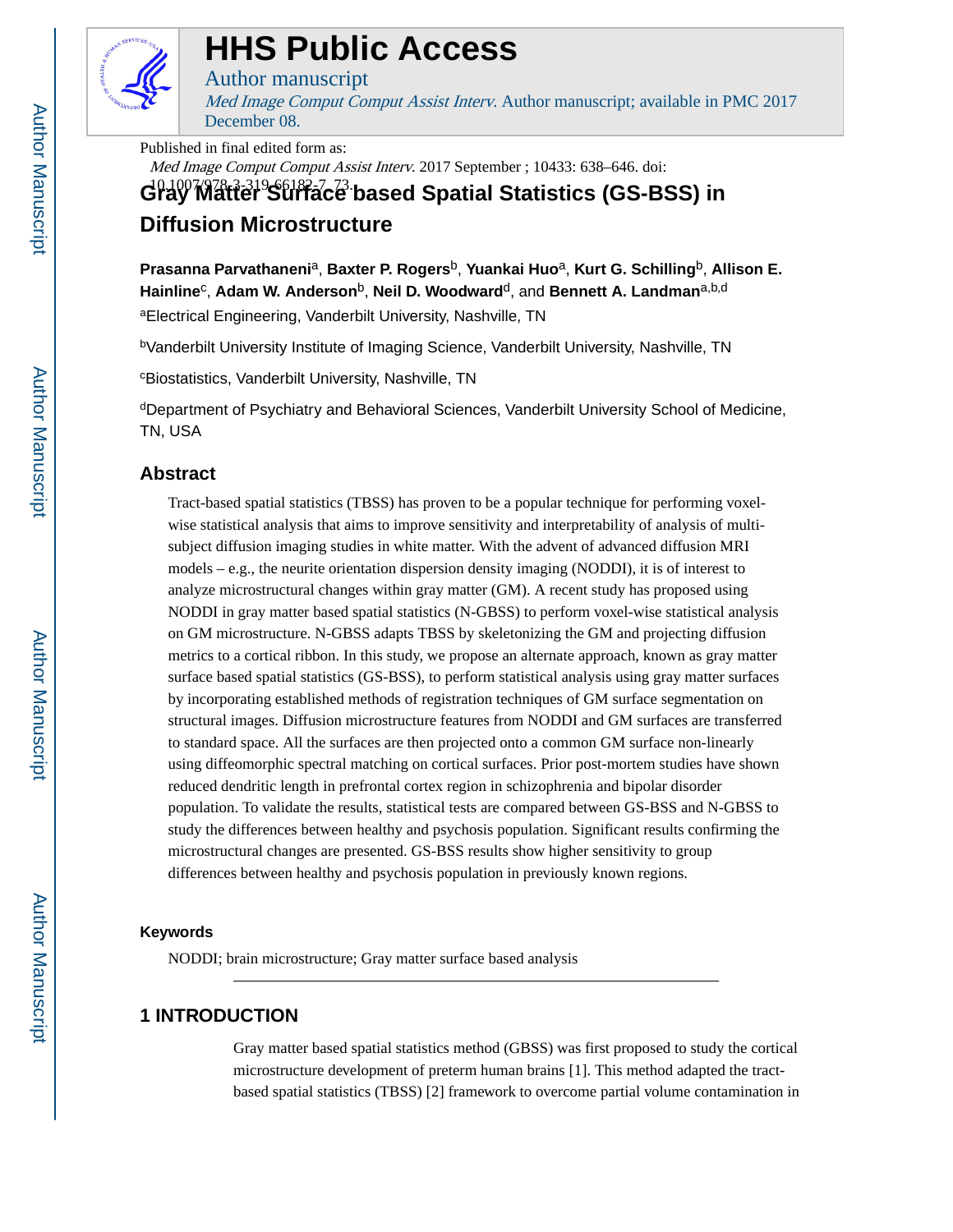diffusion measures within cortical microstructure where spatially transformed individual cortical measurements are projected onto the mean cortical skeleton by searching in a direction perpendicular to the cortical skeleton identifying maximally probable cortical voxels. Unlike TBSS - where projection was based on high fractional anisotropy (FA), GBSS seeks voxels with high probability of GM. This approach was customized as NODDI-GBSS (will be called as N-GBSS in rest of the paper for ease of reference) in a recent study [3] to take advantage of indices provided in NODDI in segmenting the GM instead of using T1 weighted images. GM concentrations are then used along with FA to construct "T1-like" images in diffusion space that are then used to normalize to standard space (Montreal Neurological Institute, MNI). Thinning of the voxels based on TBSS approach is advantageous in improving the sensitivity of diffusion measures in GM; however, it could lead to missing some of the significant regions of interest within GM. Also, the registration approach followed in N-GBSS has the possibility of compromising the sensitivity of voxelbased correspondence when compared to using better registration and segmentation methods. Caveats associated with using TBSS based approach have been presented in recent literature [4] could hold true for GBSS approaches as well, e.g., anatomical inaccuracies and bias in skeleton projection step, effect of varying the threshold in skeletonization process, noise dependency on the shape of the skeleton.

In this work, we present the GM surface based spatial statistics (GS-BSS) approach where the GM central surface is derived from structural scans using Multi-Atlas Cortical Reconstruction Using Implicit Surface Evolution (MaCRUISE) [5]. MaCRUISE has been shown to have superior performance in achieving surface accuracy by combining multi-atlas segmentation with cortical surface reconstruction. Structural images are segmented and normalized to MNI template space with diffeomorphic anatomical registration using exponentiated lie algebra (DARTEL) method [6] and smooth correspondence between cortical surfaces is obtained with diffeomorphic spectral matching [7]. This method retains the speed advantage of spectral matching approach while assuring smooth correspondence between surfaces by performing spectral analysis of the joint graph Laplacian after an initial surface match. To validate our results, we have applied GS-BS on identifying underlying microstructural changes in GM regions between healthy and psychosis groups.

Individuals with psychosis exhibit microstructure changes in prefrontal cortex, including reduced spine density and shorter total dendritic length [8,9]. Recent in vivo studies have demonstrated the ability of NODDI in identifying the group differences between healthy and psychosis groups in white matter [10] and GM regions [3,11]. Using the NODDI model, neurite orientation dispersion index (ODI), a putative marker of dendritic structure and complexity, was calculated and compared between healthy controls and individuals with psychosis.

# **2 METHODS**

#### **Data Acquisition and Preprocessing**

In this study, we considered a dataset with 114 subjects of whom 47 are healthy and 67 are classified as psychosis group. T1 MPRAGE (256  $\times$  256 mm FOV,  $1 \times 1 \times 1$  mm, TE=2ms, TR=8.95 ms and TI=643 ms) and diffusion weighted MRI were acquired on a 3T scanner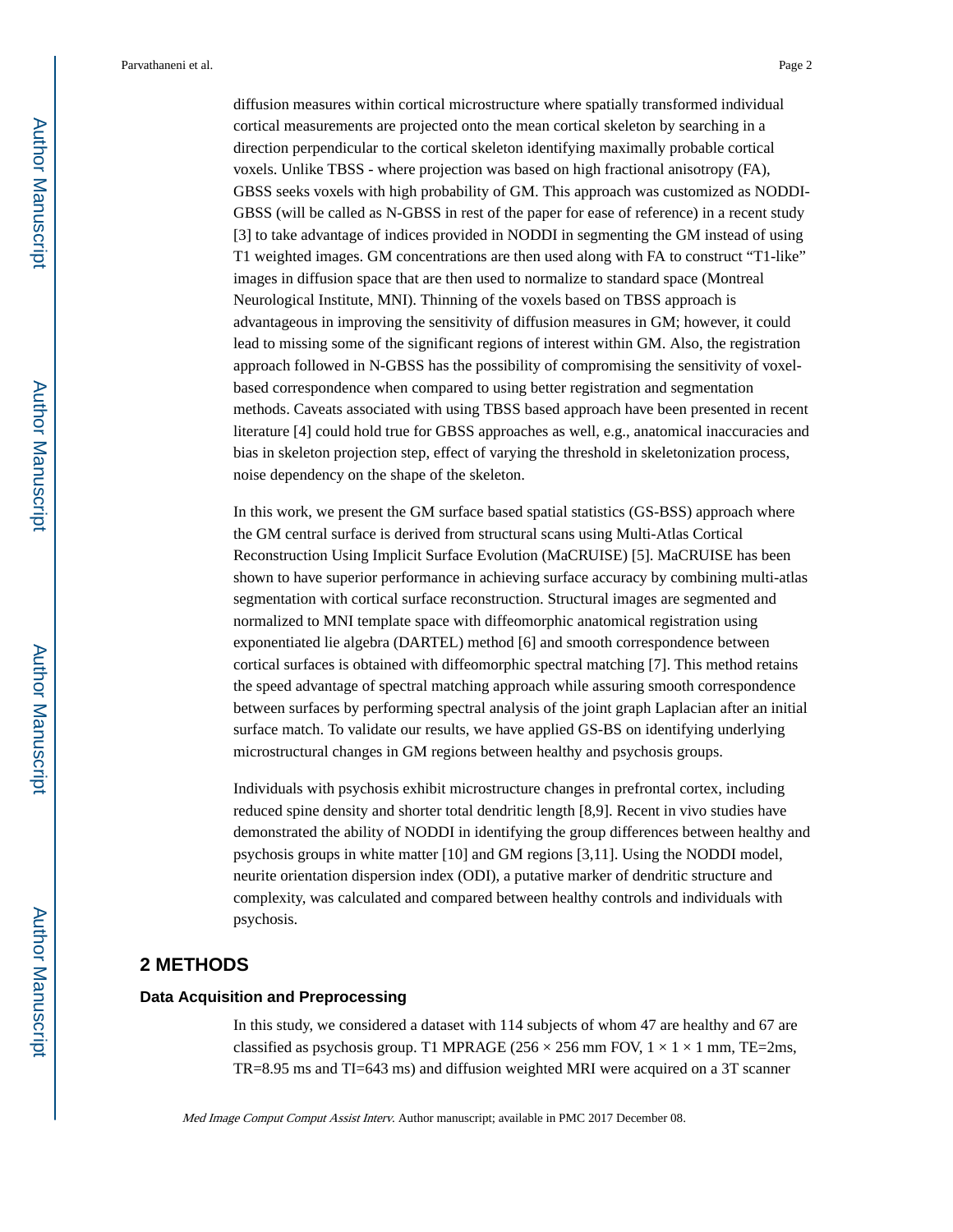(Achieva, Philips Medical Systems, Best, The Netherlands) with a 32-channel head coil. The data were acquired at 2.5mm isotropic resolution with FOV of  $96 \times 96$  using DW PGSE-EPI sequence (TR=2.65s, TE=101ms) and Gmax =  $\sim$ 37.5 mT/m. The diffusion scan protocol included a B0 map, two diffusion shells with b-values of  $1000 \text{ s/mm}^2$  (24 directions), and a HARDI shell with b-value of 2000 s/mm<sup>2</sup> (60 directions). For eddy current correction, the diffusion-weighted images (DWI) are first affinely registered to b0 with 12 degrees of freedom using FLIRT in FSL 5.0 [12]. The registration matrix of each DWI is then used to measure patient movement and the gradient table is rotated accordingly.

The flowchart of the approach followed in our method is described in Fig. 1 where registration and segmentation steps are performed on T1 weighted image.

Each subject's structural scan was segmented into GM, white matter, and cerebral-spinal fluid (CSF) tissue classes using the VBM8 toolbox [\(http://dbm.neuro.uni-jena.de/vbm/\)](http://dbm.neuro.uni-jena.de/vbm/) for SPM12 (<http://www.fil.ion.ucl.ac.uk/spm>). Following segmentation, the GM tissue class images were normalized to a 1.5 mm template image in MNI space ([http://](http://www.mni.mcgill.ca/) [www.mni.mcgill.ca/](http://www.mni.mcgill.ca/)), included with the VBM8 toolbox using the high dimensional DARTEL normalization method [6]. After an initial affine registration of the DARTEL templates to the corresponding tissue probability maps in MNI space [\(http://](http://www.mni.mcgill.ca/) [www.mni.mcgill.ca/](http://www.mni.mcgill.ca/)), non-linear warping of the segmented images was then performed to match the corresponding MNI space DARTEL templates (GM, WM). Forward and inverse deformation fields are saved that can be used in further processing.

Individual T1 images are segmented and GM surfaces are derived using MaCRUISE as described in [5] where inner, central and outer cortical surfaces are reconstructed by using the topology-preserving geometric deformable surface model. GM central surface is then normalized to MNI space by applying inverse deformation field to the vertices. As the cortical surfaces derived between subjects do not have predefined correspondence, non-rigid surface registration is required after normalizing to MNI space. The following procedure is followed to account for misalignment of vertices and get voxel-based correspondence needed for group analysis.

#### **Target selection**

The Mahalanobis distance (MD) is calculated from each point in a source surface to target surface which is a multi-dimensional generalization of the idea of measuring how many standard deviations away P is from the mean of D. The mean of this metric as shown in Eq. 1 is taken to be the distance measure between surfaces for comparison, where d is the distance metric from surface Y to surface X,  $\mu_X$  and  $C_X$  are the mean and covariance of X.

$$
d = \sum \frac{(Y - \mu_x)}{c_x} * (Y - \mu_x)'
$$
 (1)

Average distances of individual surfaces from all other surfaces are calculated by taking mean of distance measures for that subject. Finally target surface  $T_s$  is chosen based on the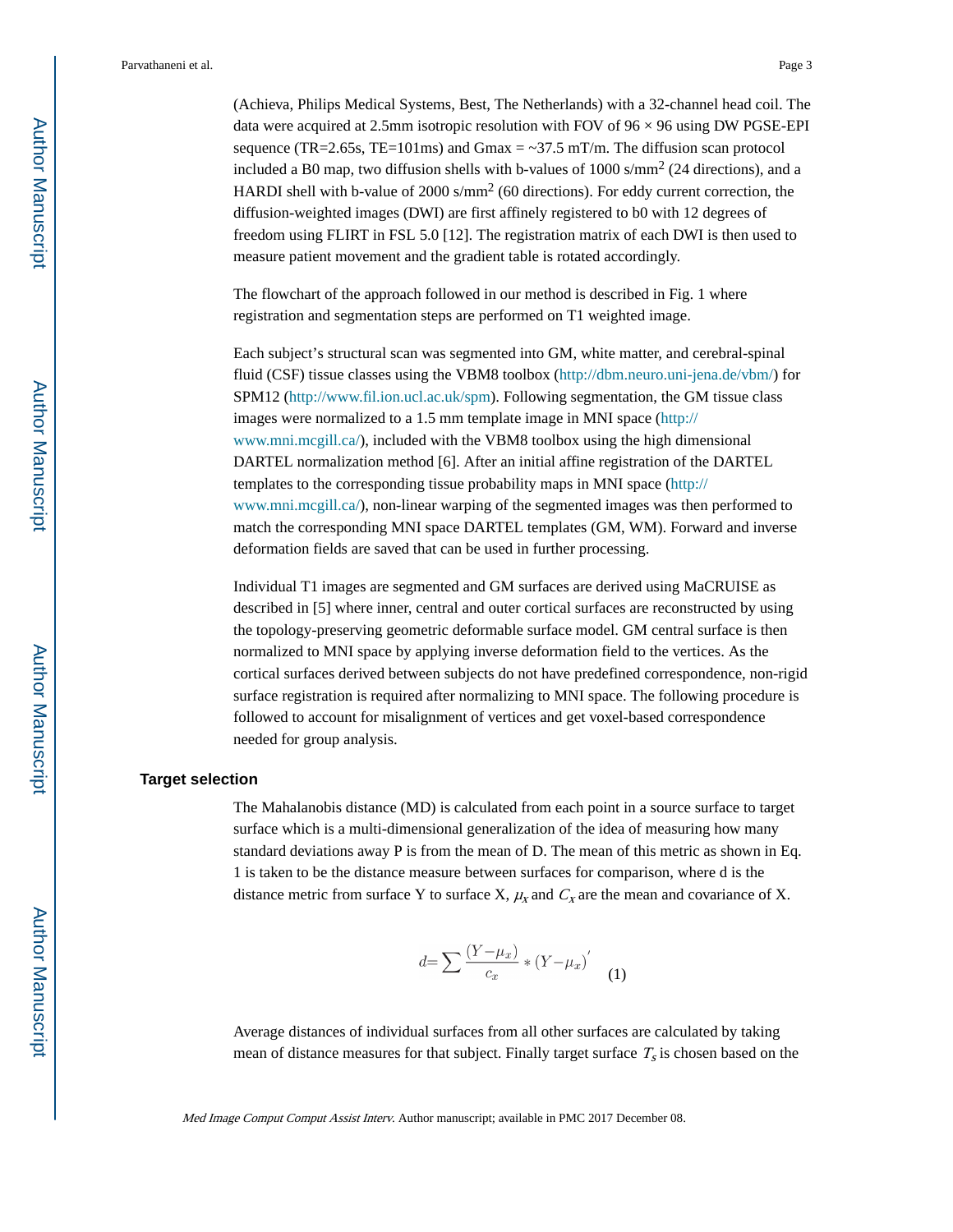minimum distance measure where  $\{(x_1,y_i), (x_2,y_2), \dots, (x_n,y_n)\}\$  are the vertices on the target surface.

#### **Surface projection**

Let  $S_s = \{(x_1, y_i), (x_2, y_2), ..., (x_k, y_k)\}\$  be the vertices on each surface S. The Delaunay triangulation,  $DT(S)$ , based on the convex hull of points in S [13] is generated which ensures that the circumcircle associated with each triangle contains no other point in its interior. N-D nearest point search is performed to obtain initial match  $K_1$ , between source surface S and the target surface  $T_s$  using  $DT(S)$ . Similarly, corresponding indices  $K_2$ , from  $T<sub>s</sub>$  to S are captured.  $K<sub>1</sub>$  and  $K<sub>2</sub>$  are used as starting point for execution of diffeomorphic spectral matching [7]. Weighted adjacency matrices are calculated for both surfaces as  $W_1$ and  $W_2$  based on vertices and edge information from each surface. The single correspondence graph is obtained based on the volumetric entity formed by the two surfaces and with associated links obtained through  $K_1$  and  $K_2$ . The spectral matching algorithm yields the final transformation files  $C_{12}$  and  $C_{21}$  that can be used to register  $T_s$  to S and vice versa. All the points in source surface  $S_i$  that match with corresponding point on  $T_s$  based on the correlation map  $C_{12}$  obtained in above step be  $P_n$ . Individual measurements from GM surface can then be projected onto the target surface by taking an average of intensity values from all the points in  $P_n$ . Surface coordinates are converted to actual volume coordinates by applying the inverse transform of the matrix from image volume in MNI space to the vertices.

#### **NODDI processing**

The NODDI model was applied and processed using Accelerated Microstructure Imaging via Convex Optimization (AMICO) [[https://github.com/daducci/AMICO\\_matlab\]](https://github.com/daducci/AMICO_matlab) to estimate intracellular volume fraction  $(V_{ic})$ , isotropic volume fraction  $(V_{iso})$  and orientation dispersion index (ODI), which is defined as in Eq. 2 where K is the concentration parameter of the Watson distribution.

$$
OD = \frac{2}{\Pi} \arctan\left(\frac{1}{K}\right) \quad (2)
$$

ODI is the metric of interest in further analysis for this study. NODDI metrics are first coregistered to intra-subject T1 through the minimally weighted diffusion image using normalized mutual information as a similarity metric. These are then transformed to MNI space by applying forward deformation field obtained from the DARTEL registration step with nearest neighbor interpolation. The nonlinear transform from the spectral matching is applied to the NODDI data to project onto the target surface for group analysis.

#### **N-GBSS processing**

GM fraction based on ODI and FA are calculated and a corresponding pseudoT1 is generated in diffusion space used for the registration to MNI space as proposed in N-GBSS [3]. A threshold of 0.55 is empirically set for GM mask relaxing it to capture more number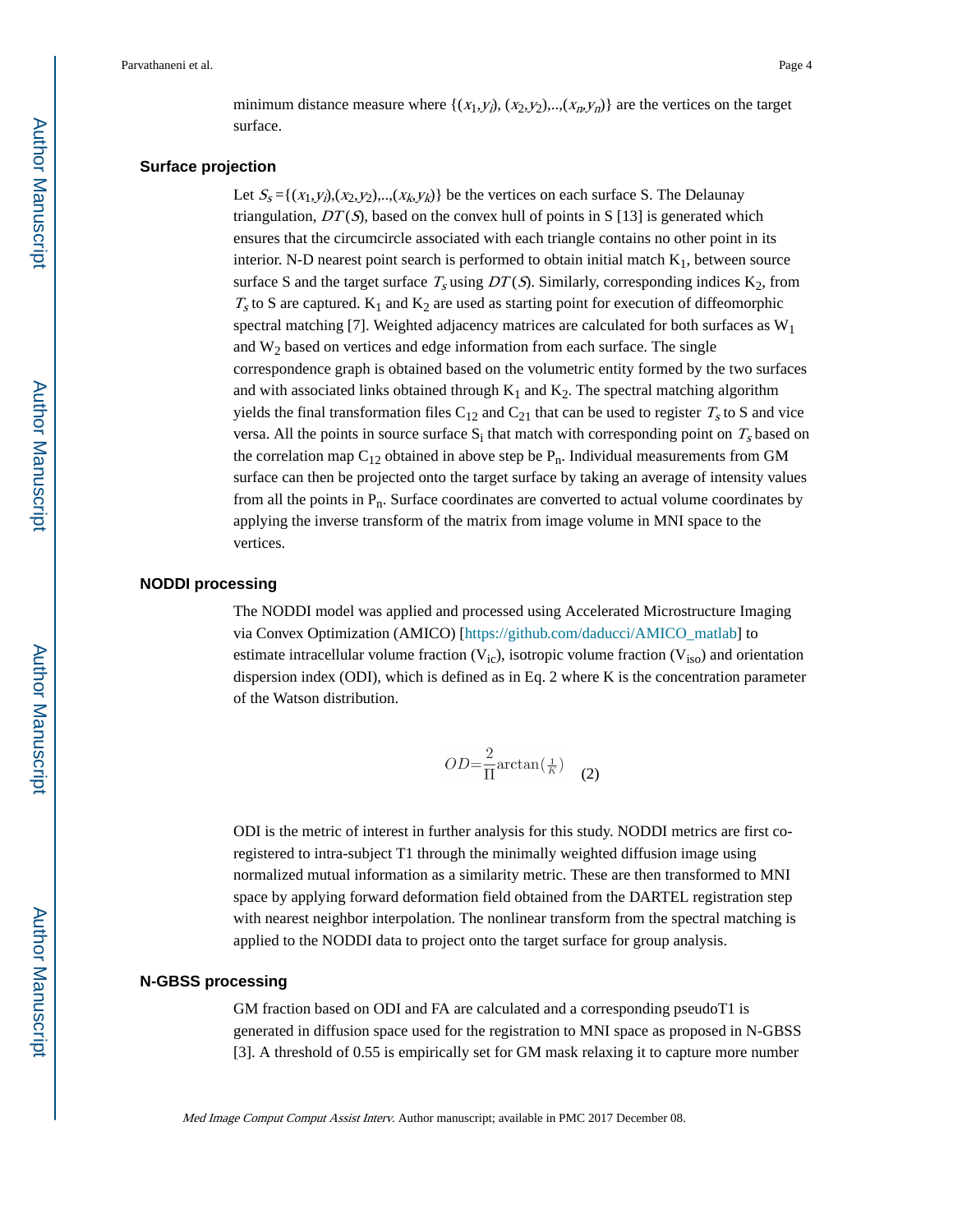of highly probable GM voxels based on our dataset as original threshold of 0.65 is yielding further thinner skeleton.

#### **Experimental setup/Statistical Analysis**

The proposed method is tested on schizophrenic population in identifying the significant regions of decreased ODI between healthy and psychosis groups. In this study, we considered a dataset with 114 subjects of whom 47 are healthy and 67 are classified as psychosis group. To compare the sensitivity retained after registration in identifying significant regions between the groups, VBM analysis is performed in SPM. All individual ODI maps are merged into a 4D volume to prepare for voxel-based analysis within GM surface skeleton regions. A design matrix is formed with unpaired 2 sample t-tests between the groups adjusting for age. Permutation-based statistics are performed on skeletonized ODI for each method using FSL randomize (10,000 permutations) and results are presented for prefrontal cortex regions of anterior cingulate gyrus (ACG) and median frontal cortex (mFC) in Table 1. P-values  $< 0.05$  family-wise error (FWE) corrected for multiple comparisons are considered to be significant.

# **3 RESULTS**

N-GBSS based skeleton and GS-BSS based skeleton are overlaid on mean ODI (Fig. 2). As can be noticed from the qualitative image, the coverage of N-GBSS based skeleton is limited especially in the cortical folding regions. Mean voxel count after skeletonization is around  $\sim$  56K from N-GBSS where as it is around  $\sim$  101K for GS-BSS. However, N-GBSS captures subcortical regions (e.g., putamen and caudate) which are not overlapped with cortical surface based skeleton from GS-BSS.

In the ROI analysis, ODI for the medial PFC sub-region is reduced in psychosis patients. To validate the group differences specific to these regions, permutation tests are performed by passing mask of mFC and ACG to both N-GBSS and GS-BSS skeleton images. Significant results from group comparison between healthy and psychosis patients are shown in Fig. 3 and significant values are presented in Table 1. N-GBSS showed significant differences in the anterior cingulate gyrus (ACG) but with fewer voxels in the cluster compared to that of GS-BSS. Also, the medial frontal cortex (mFC) was identified to be significant with  $p<0.001$ using GS-BSS approach whereas none of the voxels showed significance from N-GBSS approach. Fig. 4(a) shows the overlay of mFC region with skeletons from both the methods where it is noticeable that there is little overlap of N-GBSS skeleton on this region that could be causing this issue.

#### **4 DISCUSSION**

While N-GBSS yields significant GM voxels that are sensitive to underlying microstructural changes, it still has some limitations. Fig. 4 illustrates issues with possible improvement from GS-BSS. N-GBSS was not able to capture the mFC that has shown to be significant with GS-BSS with high probability (p<0.01). Secondly, GS-BSS yields larger number of highly probable GM voxels on the overall skeleton (Fig 4b) which is indicative of greater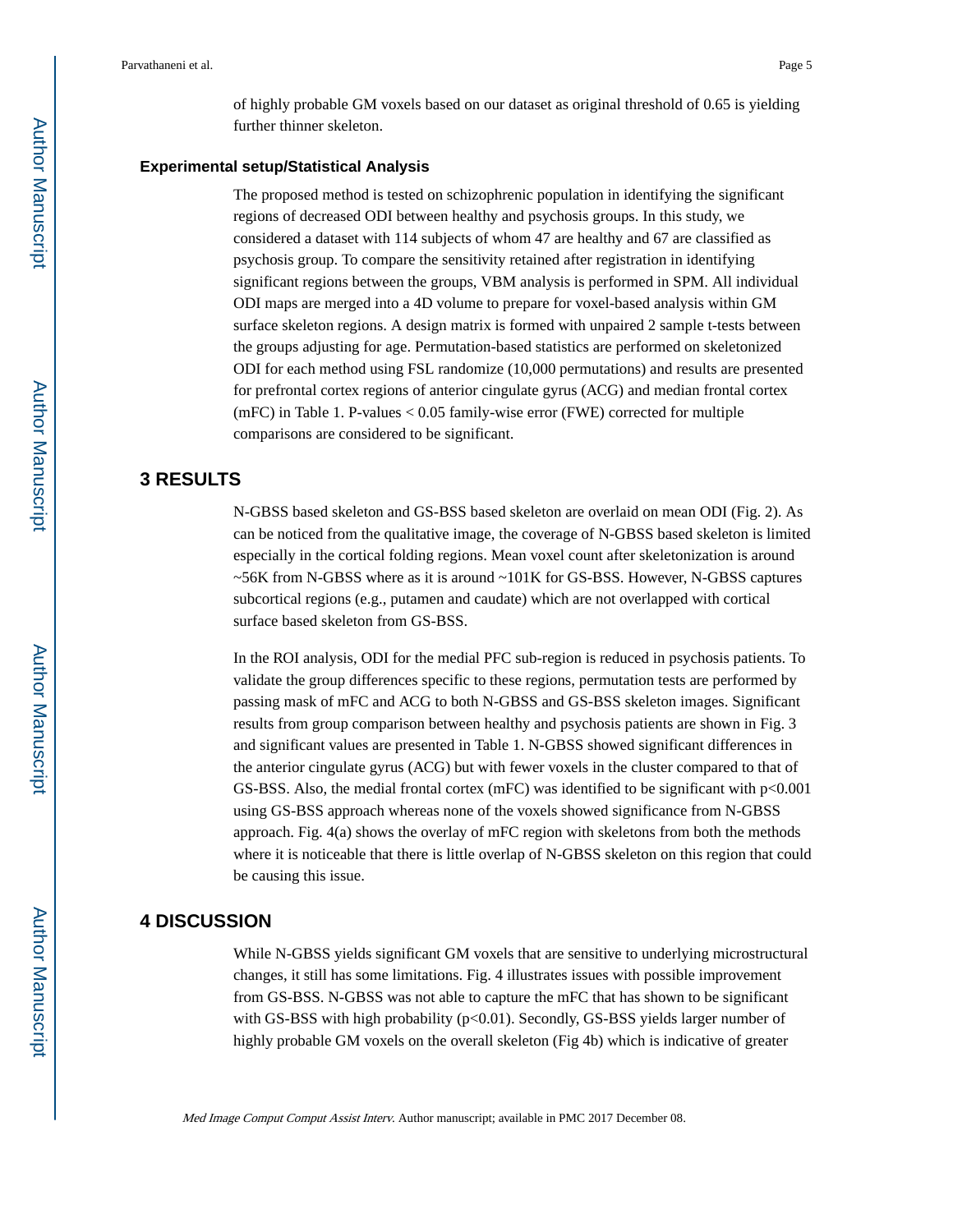sensitivity to capture underlying changes for further analysis. VBM based ODI results are shown in Fig 4c (uncorrected p<0.001 thresholding at 250 voxels).

After applying the correction for multiple comparisons, none of the regions are shown to be significant in N-GBSS where as significant clusters (FWE<sub>corr</sub> p<0.005 at cluster level with 1797 voxels) in the prefrontal cortex are seen in the overall ODI with GS-BSS. Lastly, though the results are validated on NODDI derived indices, GS-BSS can be applied to any parameter of interest for analyzing the results in GM.

# **5 CONCLUSION**

In this paper, we have presented a novel technique to carry out voxel wise spatial statistics using GM surfaces. We demonstrated the application of this approach to NODDI based metrics in identifying the group differences between healthy and psychosis subjects. We have shown the quantitative differences between the significant regions identified with N-GBSS and GS-BSS. By utilizing the established methods of registration and segmentation, the sensitivity can be retained for performing voxel-wise group analysis compared to N-GBSS method. Moreover, we have shown that using the GM surface as opposed TBSS based skeleton provides more number of highly probable GM voxels that can be helpful in further analysis.

In summary, when compared to N-GBSS, GS-BSS yielded (1) double the number of most probable GM voxels within cortical regions that can be used for further analysis, (2) better sensitivity in VBM analysis with registration based on structural image, and (3) significant associations in regions that are reported to have altered microstructure in psychosis group from post mortem studies. GS-BSS can be applied to any parameter of interest to understand the underlying diffusion microstructural changes in GM.

# **Acknowledgments**

This work was supported by NIH R01EB017230 & R01MH102266 & Grant UL1 RR024975-01 & Grant 2 UL1 TR000445-06

# **References**

- 1. Ball G, Srinivasan L, Aljabar P, Counsell SJ, Durighel G, Hajnal JV, Rutherford MA, Edwards AD. Development of cortical microstructure in the preterm human brain. Proc Natl Acad Sci U S A. 2013; 110(23):9541–9546. DOI: 10.1073/pnas.1301652110 [PubMed: 23696665]
- 2. Smith SM, Jenkinson M, Johansen-Berg H, Rueckert D, Nichols TE, Mackay CE, Watkins KE, Ciccarelli O, Cader MZ, Matthews PM, Behrens TE. Tract-based spatial statistics: voxelwise analysis of multi-subject diffusion data. Neuroimage. 2006; 31(4):1487–1505. DOI: 10.1016/ j.neuroimage.2006.02.024 [PubMed: 16624579]
- 3. Nazeri A, Mulsant BH, Rajji TK, Levesque ML, Pipitone J, Stefanik L, Shahab S, Roostaei T, Wheeler AL, Chavez S, Voineskos AN. Gray Matter Neuritic Microstructure Deficits in Schizophrenia and Bipolar Disorder. Biol Psychiatry. 2016; doi: 10.1016/j.biopsych.2016.12.005
- 4. Bach M, Laun FB, Leemans A, Tax CM, Biessels GJ, Stieltjes B, Maier-Hein KH. Methodological considerations on tract-based spatial statistics (TBSS). Neuroimage. 2014; 100:358–369. DOI: 10.1016/j.neuroimage.2014.06.021 [PubMed: 24945661]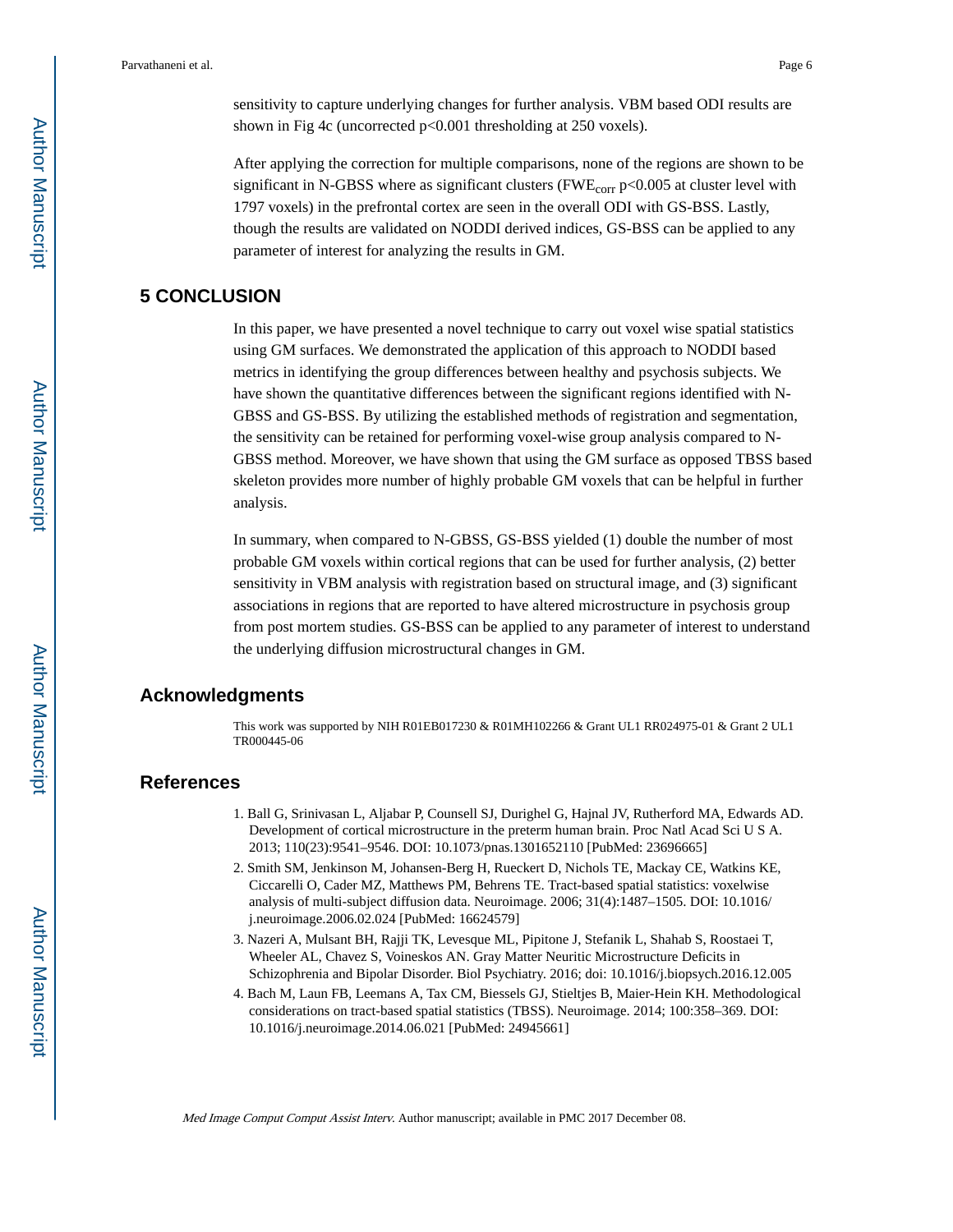- 5. Huo Y, Plassard AJ, Carass A, Resnick SM, Pham DL, Prince JL, Landman BA. Consistent cortical reconstruction and multi-atlas brain segmentation. Neuroimage. 2016; 138:197–210. DOI: 10.1016/ j.neuroimage.2016.05.030 [PubMed: 27184203]
- 6. Ashburner J. A fast diffeomorphic image registration algorithm. Neuroimage. 2007; 38(1):95–113. DOI: 10.1016/j.neuroimage.2007.07.007 [PubMed: 17761438]
- 7. Lombaert H, Sporring J, Siddiqi K. Diffeomorphic spectral matching of cortical surfaces. Inf Process Med Imaging. 2013; 23:376–389. [PubMed: 24683984]
- 8. Garey LJ, Ong WY, Patel TS, Kanani M, Davis A, Mortimer AM, Barnes TR, Hirsch SR. Reduced dendritic spine density on cerebral cortical pyramidal neurons in schizophrenia. J Neurol Neurosurg Psychiatry. 1998; 65(4):446–453. [PubMed: 9771764]
- 9. Konopaske GT, Lange N, Coyle JT, Benes FM. Prefrontal cortical dendritic spine pathology in schizophrenia and bipolar disorder. JAMA Psychiatry. 2014; 71(12):1323–1331. DOI: 10.1001/ jamapsychiatry.2014.1582 [PubMed: 25271938]
- 10. Rae C, Davies G, Garfinkel S, Gabel M, Dowell N, Cercignani M, Seth A, Greenwood K, Medford N, Critchley H. Deficits in neurite density underlie white matter structure abnormalities in firstepisode psychosis. Biological Psychiatry. 2017
- 11. Nazeri A, Chakravarty MM, Rotenberg DJ, Rajji TK, Rathi Y, Michailovich OV, Voineskos AN. Functional consequences of neurite orientation dispersion and density in humans across the adult lifespan. J Neurosci. 2015; 35(4):1753–1762. DOI: 10.1523/JNEUROSCI.3979-14.2015 [PubMed: 25632148]
- 12. Jenkinson M, Bannister P, Brady M, Smith S. Improved optimization for the robust and accurate linear registration and motion correction of brain images. Neuroimage. 2002; 17(2):825–841. [PubMed: 12377157]
- 13. Barber CB, Dobkin DP, Huhdanpaa H. The quickhull algorithm for convex hulls. ACM Transactions on Mathematical Software (TOMS). 1996; 22(4):469–483.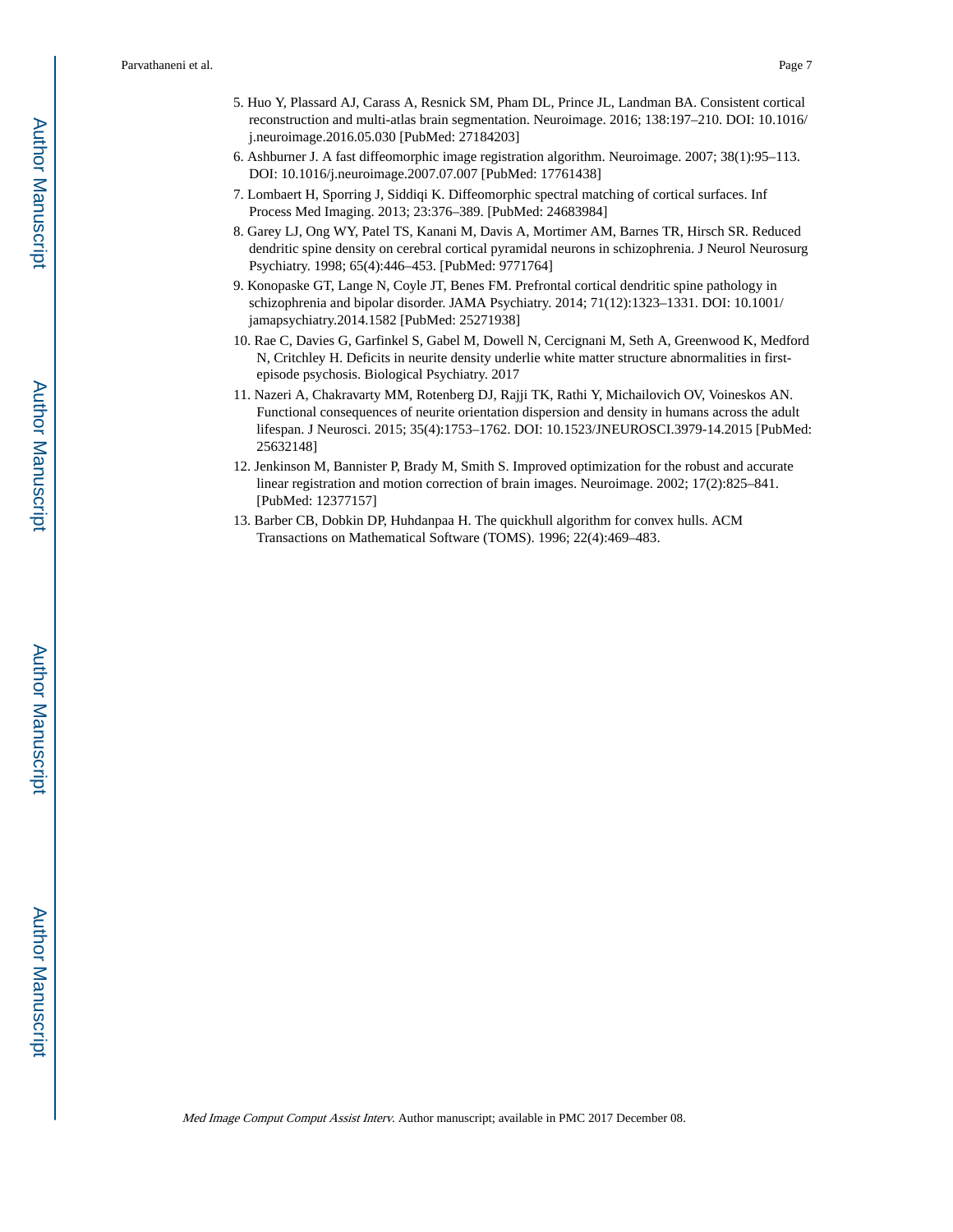

#### **Fig. 1.**

For each subject, DARTEL registration and MaCRUISE segmentation performed on T1 and all the metrics of interest transformed to MNI space using DARTEL deformations as shown in dotted line. GM surfaces of all subjects in MNI space are then projected onto a target surface using diffeomorphic spectral matching (DSM). Corresponding mappings are used for projecting NODDI intensity values yielding skeletonized results for performing cross subject voxel based metrics (VBM) analysis.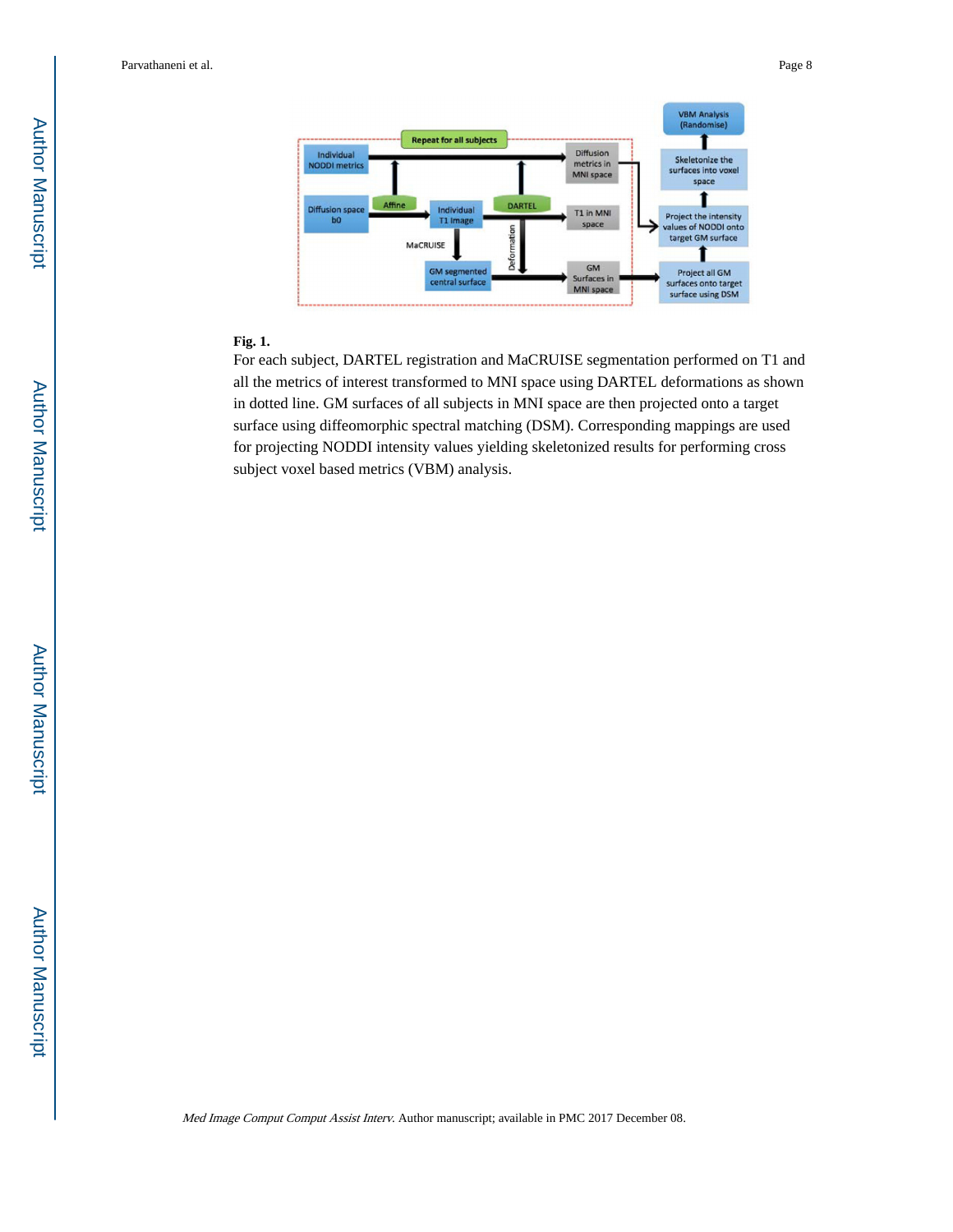

#### **Fig. 2.**

Mean ODI image with an overlay of N-GBSS based skeleton (blue) and GS-BSS based skeleton (yellow) on different axial slices with corresponding z index in MNI space. GS-BSS closely follows the cortical structure with ~101K highly probable GM voxels compared to ~56k with N-GBSS.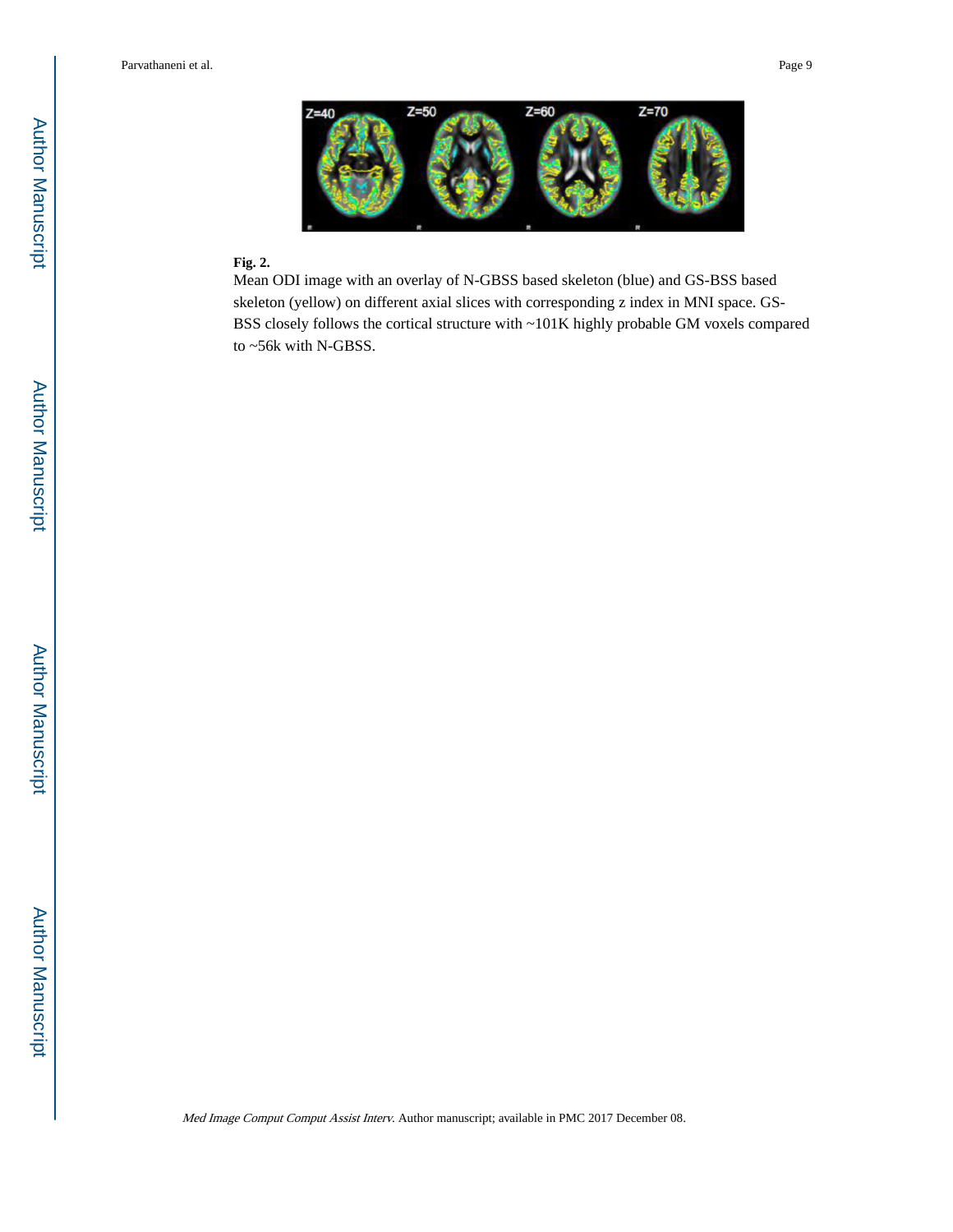

# **Fig. 3.**

Significant regions with FWE corrected p<0.05 where ODI in healthy>psychosis. GS-BSS skeleton is represented in green. Results from GS-BSS on row 1 highlighted in red-yellow where ODI in psychosis group is reduced compared to healthy. N-GBSS results on row 2 only showed significant difference in ACG region and not mFC.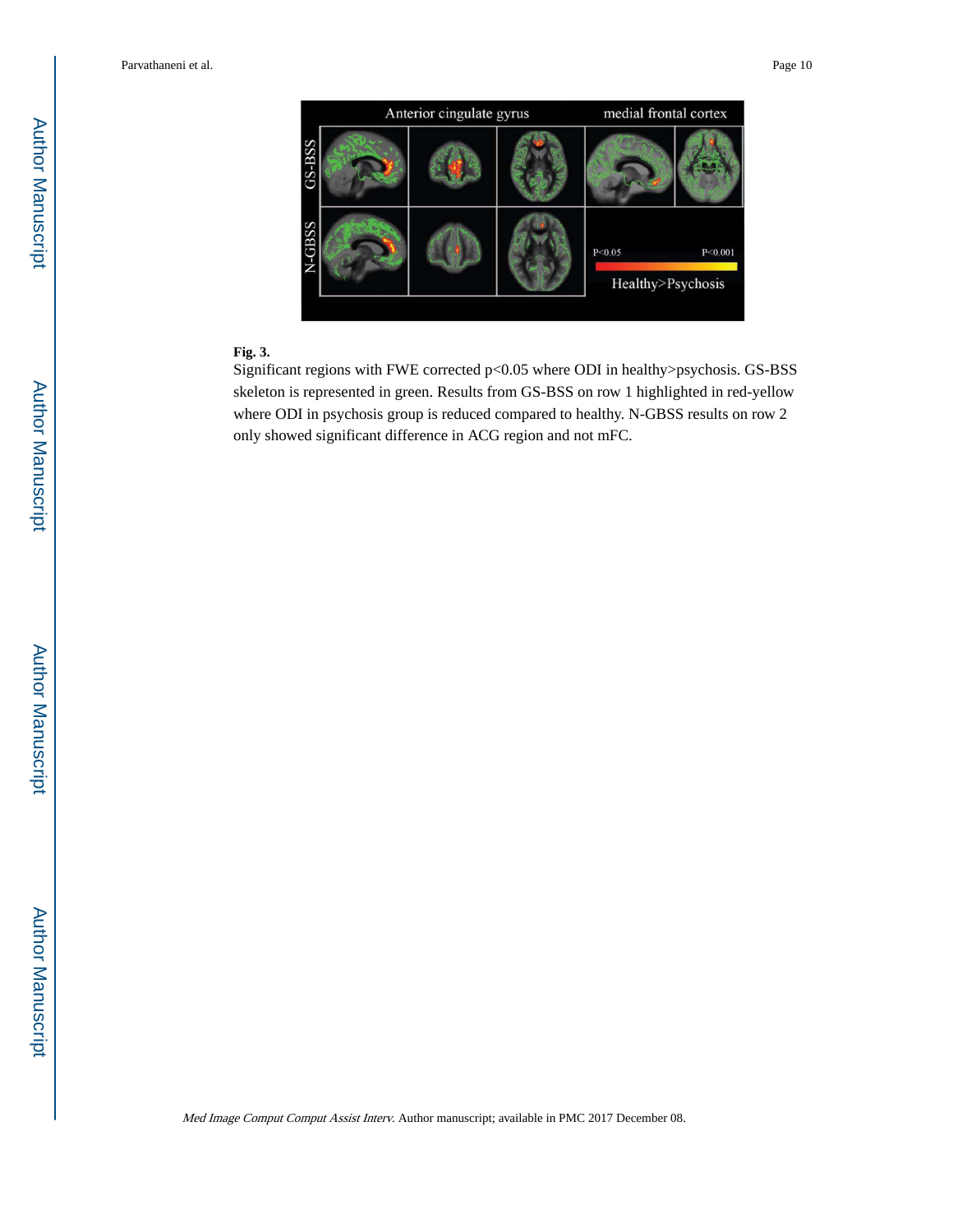

#### **Fig. 4.**

Comparison between N-GBSS and GS-BSS methods (a) Segmented GM skeletons with corresponding multi atlas labels. (b) VBM results for whole brain analysis after registration with threshold at 250 voxels (p<0.001 uncorrected) (c) GM skeletons with mFC region (red) overlaid on mean ODI where N-GBSS has less coverage compared to GS-BSS.